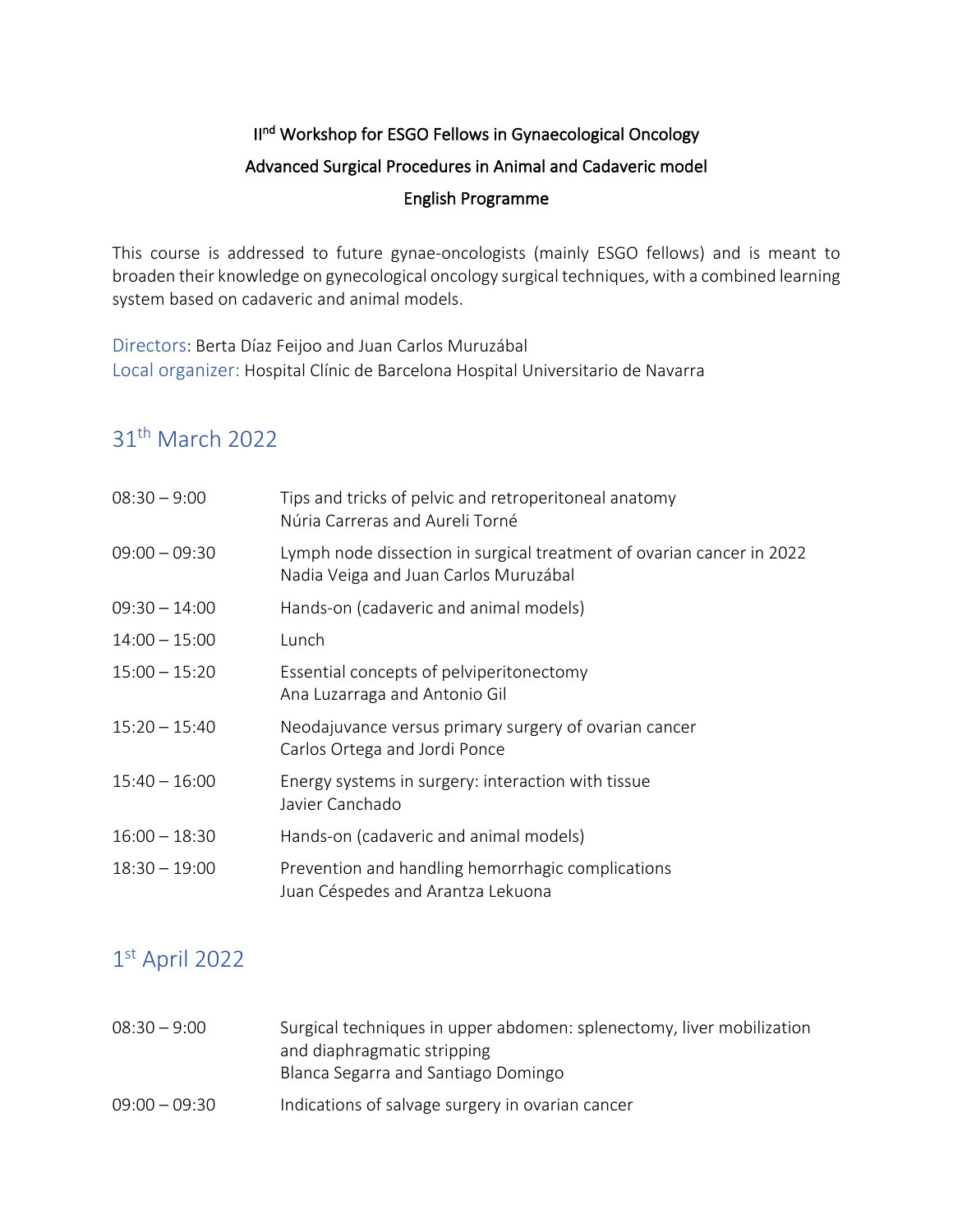Victoria Pascual and Alicia Hernández

| $09:30 - 14:00$ | Hands-on (cadaveric and animal models)                                                                                                                            |
|-----------------|-------------------------------------------------------------------------------------------------------------------------------------------------------------------|
| $14:00 - 15:00$ | Lunch                                                                                                                                                             |
| $15:00 - 15:20$ | Surgical techniques in upper abdomen: cardiophrenic lymph node<br>dissection, portal dissection, celiac artery dissection and cholecystectomy<br>Santiago Domingo |
| $15:20 - 15:40$ | Up-to-date on HIPEC vs intraperitoneal chemotherapy in ovarian cancer<br>Reyes Oliver and Alvaro Tejerizo                                                         |
| $15:40 - 16:00$ | Laparoscopic thoracic surgery, VATS, in advanced ovarian cancer<br>Juan Carlos Muruzábal                                                                          |
| $16:00 - 18:30$ | Hands-on (cadaveric and animal models)                                                                                                                            |
| $18:30 - 19:00$ | Classification and surgical technique of pelvic exenteration. Urinary<br>reconstruction<br>Álvaro Tejerizo                                                        |

## Surgical Techniques

#### Cadaveric model

Nerve sparing radical hysterectomy Radical trachelectomy Pelvic lymph node dissection Paraaortic lymph node dissection, extraperitoneal and transperitoneal Anatomic dissection of pelvic nerves and vessels Anatomic dissection of upper hemiabdomen Radical vulvectomy Inguinal lymph node dissection

#### Anima model

Adnexectomy and cystectomy Radical hysterectomy Pelvic retroperitoneal dissection with lymphadenectomy Paraaortic retroperitoneal dissection with lymphadenectomy Ureteral dissection and reimplantation Renal hilum dissection, nephrectomy